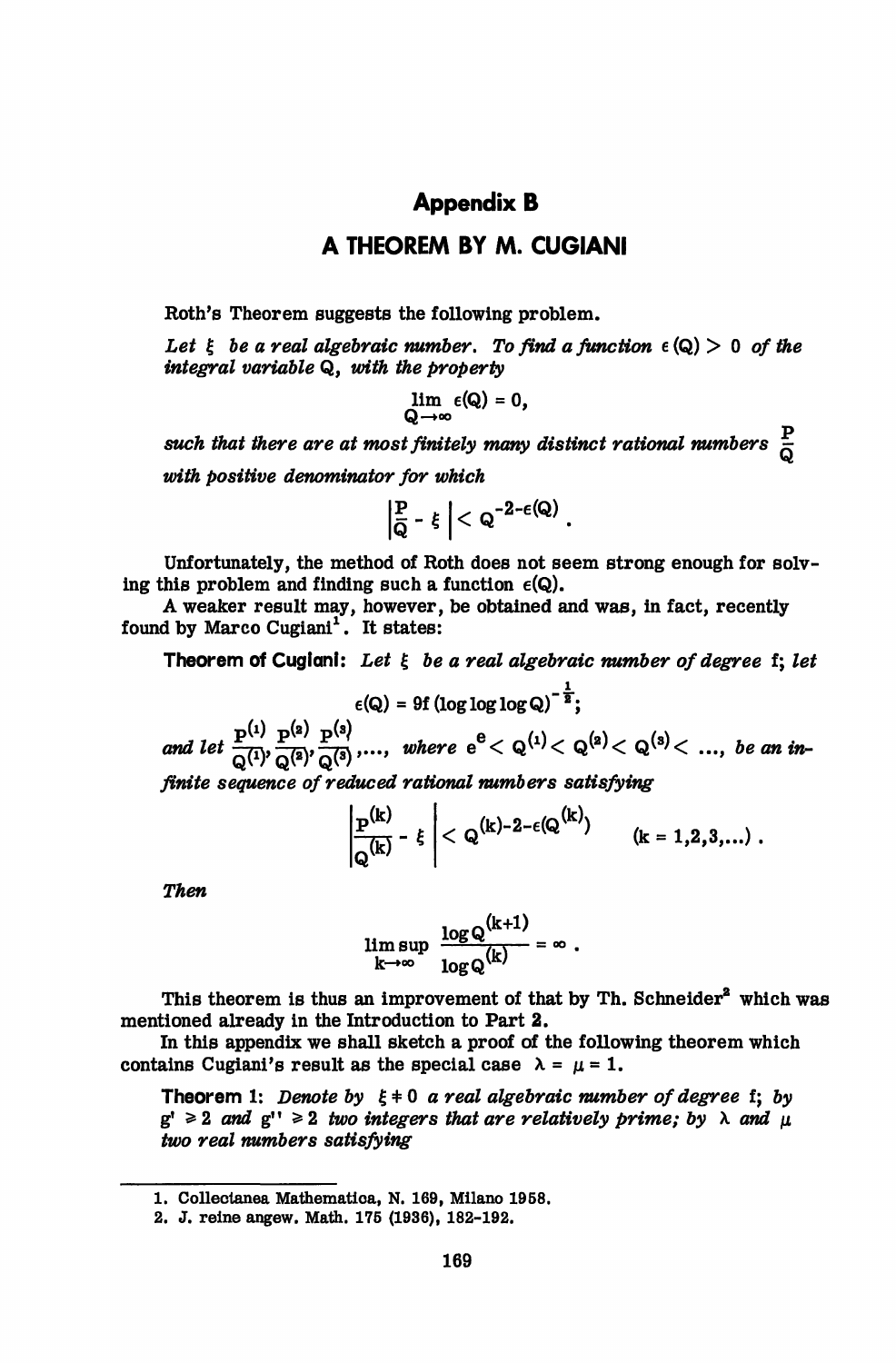$0 \le \lambda \le 1$ ,  $0 \le \mu \le 1$ ,  $\lambda + \mu > 0$ ;

 $by$   $c_1$ ,  $c_2$ , and  $c_3$  three positive constants; by  $\epsilon$  (H) the function

 $\epsilon(H) = 5\sqrt{\log(4f)}$  (logloglog H)<sup>- $\frac{1}{2}$ </sup>;

and *by*  $\Sigma = \{K^{(4)}, K^{(2)}, K^{(3)}, \ldots\}$  an infinite sequence of distinct rational *numbers*

$$
\kappa^{(k)} = \frac{P^{(k)}}{Q^{(k)}}
$$
 where  $P^{(k)} + 0$ ,  $Q^{(k)} + 0$ ,  $(P^{(k)}, Q^{(k)}) = 1$ ,  
 $H^{(k)} = max(|P^{(k)}|, |Q^{(k)}|) > e^{e}$ ,

with the properties

(1): 
$$
|\kappa^{(k)} - \xi| \le c_1 H^{(k)-\lambda-\mu-\epsilon} (H^{(k)})
$$

and

(2): 
$$
|\mathbf{P}^{(k)}|g'|\leq c_2 \mathbf{H}^{(k)\lambda-1}, \quad |Q^{(k)}|g''|\leq c_3 \mathbf{H}^{(k)\mu-1}.
$$

*Then*

$$
\limsup_{k\to\infty}\frac{\log H^{(k+1)}}{\log H^{(k)}}=\infty.
$$

1. The proof of Theorem 1 is indirect. It will be assumed that  $\Sigma$  has the properties (1) and (2), but that the assertion is false; i.e., there exists a constant  $c_4 > 1$  such that, for all k,

$$
H^{(k+1)} \leq H^{(k)c_4}.
$$

Hence if X is any sufficiently large positive number, there is an element  $\kappa^{(k)}$ of  $\Sigma$  for which

$$
H \le H^{(k)} \le H^{C_4}.
$$

From now on we put for shortness

$$
a = \sqrt{\log(4f)}
$$

and denote by m a very large positive integer. We further put

$$
a = \sqrt{log(4t)}
$$
\nby m a very large positive integer. We further

\n
$$
B = \frac{a}{\sqrt{m}}, \qquad t = e^{-m \cdot 2^{m-1}}, \qquad X = e^{\frac{2}{t} m^3}
$$

and note that  $\epsilon$  (H) is given by

$$
\epsilon(H) = 5a(\log \log \log H)^{-\frac{1}{2}}.
$$

2. By hypothesis  $\Sigma$  contains infinitely many distinct elements  $\kappa^{(k)}$ , so that  $\mathbf{r}$ 

$$
\lim_{k\to\infty} H^{(k)} = \infty.
$$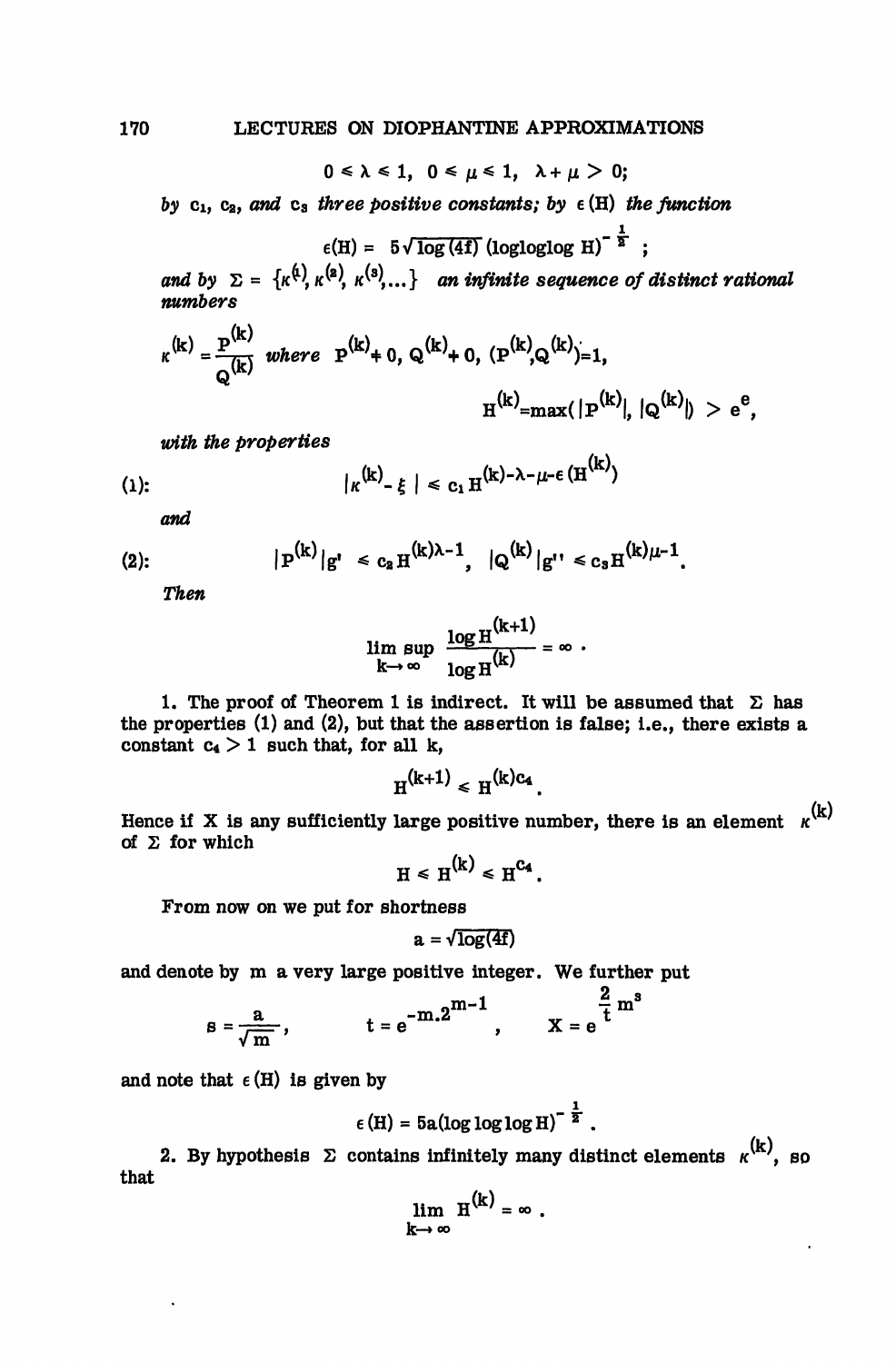It is therefore possible to select m elements

 $(h = 1)$  $\overline{2}$ ..... m)

of  $\Sigma$ , of heights

$$
H_h = H^{(i_h)} = max(|P_h|, |Q_h|) > e^e,
$$

such that

$$
X_h \leq H_h \leq X_h^{C_4} \qquad (h = 1, 2, ..., m),
$$

where

$$
X_1 = X, X_2 = H_1^{\overline{t}} \leq X_1^{\overline{t}}, X_3 = H_2^{\overline{t}} \leq X_2^{\overline{t}}, ..., X_m = H_{m-1}^{\overline{t}} \leq X_{m-1}^{\overline{t}}
$$

It follows that

$$
\frac{\log H_{h+1}}{\log H_h} \ge \frac{2}{t}
$$
 (h = 1,2,..., m-1),

whence, in particular,

 $H_1 < H_2 < ... < H_m$ .

Further, for all h,

$$
x_h \leqslant x^{\left(\frac{2c_4}{t}\right)^{h-1}}, \quad H_h \leqslant x^{\left(\frac{2c_4}{t}\right)^{h-1}c_4} \leqslant x^{\left(\frac{2c_4}{t}\right)^{h}} \leqslant x^{\left(\frac{2c_4}{t}\right)^{m}}
$$

These inequalities, however, imply that

(3): 
$$
H_h \leq e^{e^{m}}
$$
 \t\t\t $(h = 1, 2, ..., m),$ 

because

$$
x^{\left( \frac{2c_4}{t} \right)^m} = \left(e^{2m^3 \cdot e^{m \cdot 2^{m-1}} \right)^{\left( 2c_4 \cdot e^{m \cdot 2^{m-1}} \right)^m} = e^{(2c_4)^m 2m^3 \cdot e^{(m^2+m) \cdot 2^{m-1}} \leq e^{e^{m^2+m}}
$$

as soon as m is sufficiently large. From (3),

$$
\epsilon(H_{\rm h}) \geq \frac{5a}{\sqrt{\rm m}} \qquad \qquad (h = 1, 2, ..., m).
$$

Hence the sum

$$
\sigma = \sum_{h=1}^m \epsilon(H_h)
$$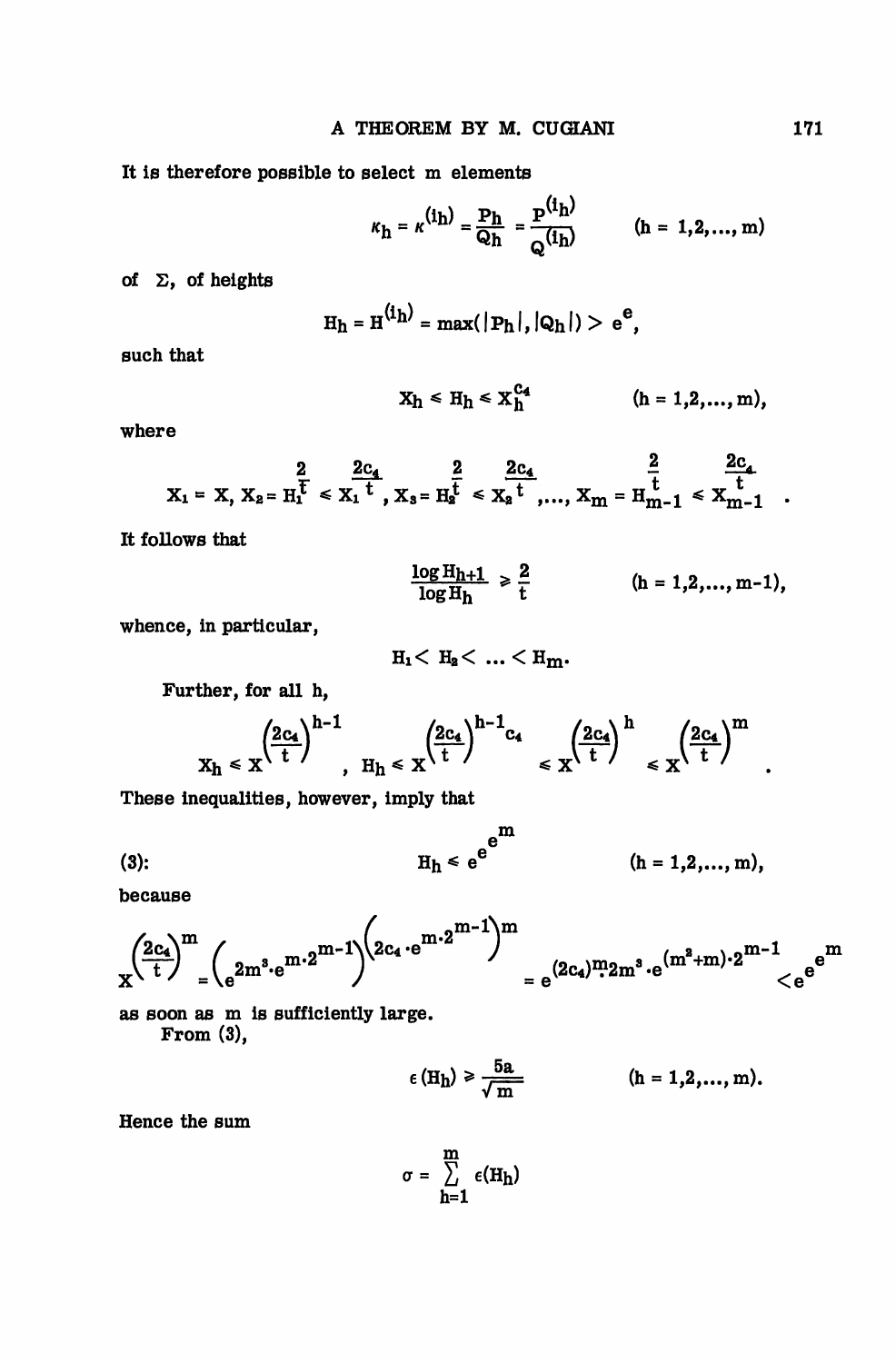satisfies the inequality,

$$
\sigma \geqslant 5a\sqrt{m}.
$$

3. Just as in §2, Chapter 7, define m-1 positive integers  $r_2, ..., r_m$  in terms of a further positive integer  $r_1$  by the formulae

$$
(r_h-1)\log H_h < r_1\log H_1 \le r_h\log H_h
$$
 (h = 2,3,..., m).

Here  $r_1$  will be chosen so large that the quantity

$$
\theta = \max_{h=1,2,\ldots,m} \frac{1}{r_{h-1}}
$$

is already so small that

$$
0<\theta\leq \frac{1}{m}<1.
$$

Evidently

$$
r_h \log H_h = \left(1 + \frac{1}{r_h - 1}\right) (r_h - 1) \log H_h < (1 + \theta) r_1 \log H_1 < 2r_1 \log H_1,
$$

hence

 $2r_{h-1}\log H_{h-1} \ge 2r_1\log H_1 > r_h\log H_h$ 

and therefore

$$
r_{h-1} > \frac{1}{2} \frac{\log H_h}{\log H_{h-1}} r_h \ge \frac{1}{2} \cdot \frac{2}{t} \cdot r_h = \frac{1}{t} r_h \qquad (h = 2, 3, ..., r).
$$

In particular, we find again that

$$
r_1 > \ r_2 > \ ... > r_m, \ \sum_{h=1}^m \ r_h \leq \ mr_1 \, .
$$

4. Apply now Theorem 2 of the Appendix A, with  $F(x)$  a minimum polynomial for  $\xi$ . The choice in §1,

$$
s = \frac{a}{\sqrt{m}} , \quad ms^2 = a^2 = \log(4f)
$$

is allowed because m may be assumed so large that the additional condition of the theorem,

$$
0 \leq s \leq \frac{1}{2}
$$

is likewise satisfied.

Next fix the parameters  $\rho_h$ ,  $\sigma_h$ , and  $\tau_h$  of the Theorem by

 $\ddot{\phantom{a}}$ 

$$
\rho_h = \sigma_h = \mathbf{r}_h, \qquad \tau_h = \frac{(\lambda + \mu)\mathbf{r}_h}{\lambda + \mu + \epsilon(\mathbf{H}_h)}
$$
 (h = 1,2,..., m).

Since

$$
0 < \frac{\mathbf{r} \mathbf{h}}{\tau \mathbf{h}} - 1 = \frac{\epsilon(\mathbf{H} \mathbf{h})}{\lambda + \mu} ,
$$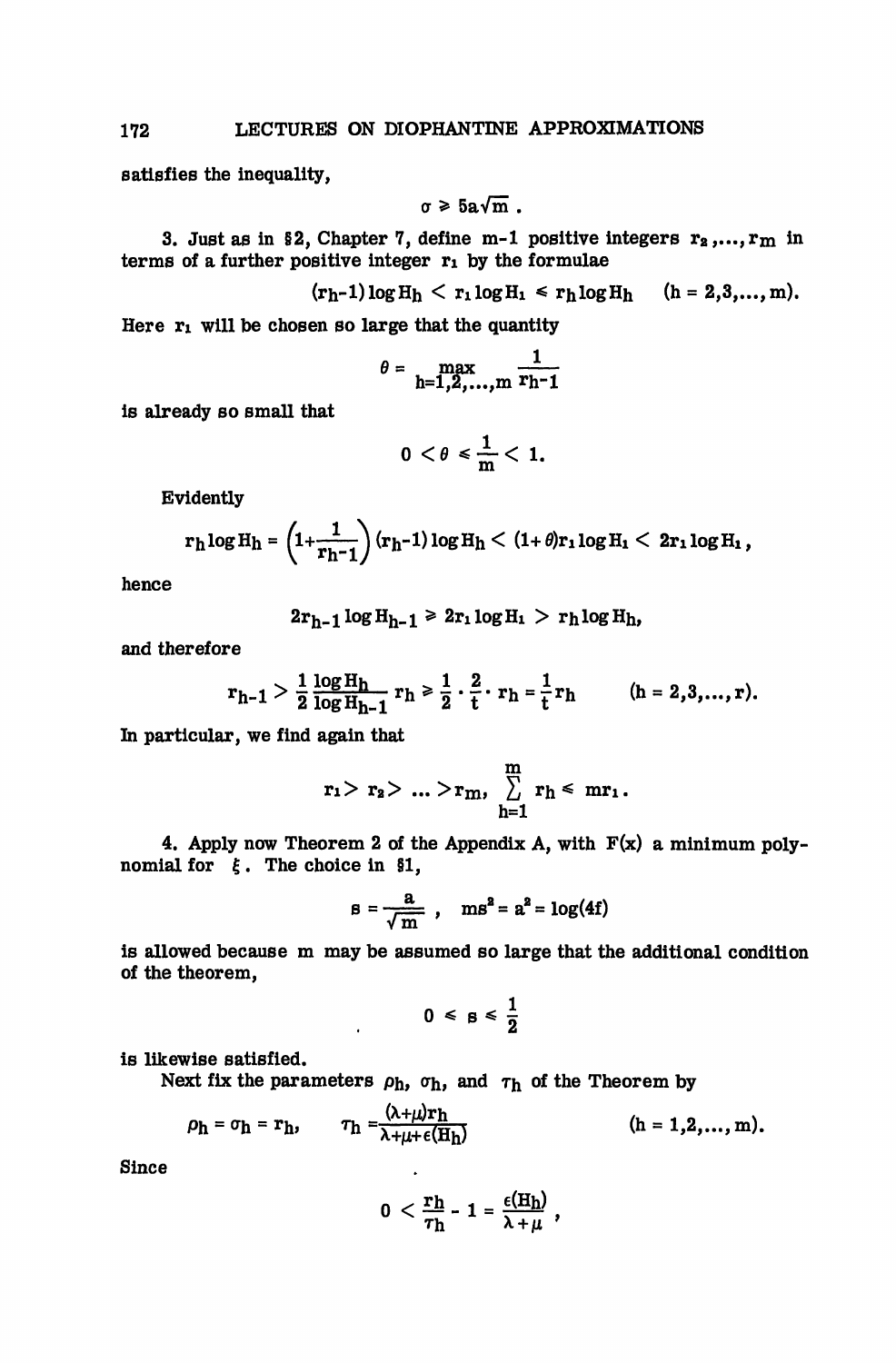the further condition of the theorem,

$$
\left|\frac{\mathbf{r}_{\mathbf{h}}}{\tau_{\mathbf{h}}} - 1\right| \leq \frac{1}{10},
$$

 $\mathbf{v}$ 

also holds provided m and hence X,  $H_1,...,H_m$  are sufficiently large.

There follows then from the theorem the existence of a positive constant c depending only on  $\xi$ , and that of a polynomial

$$
A(x_1,...,x_m) = \sum_{i_1=0}^{r_1} ... \sum_{i_m=0}^{r_m} a_{i_1} ... i_m x_1^{i_1} ... x_m^{i_m} \neq 0
$$

with the following properties,

(i): The coefficients  $a_{i_1}$ <sub>iim</sub> are integers such that

$$
|a_{i_1...i_m}| \leq c^{r_1+...+r_m} \leq c^{mr_1},
$$

and they vanish unless

$$
\left(\frac{1}{2}\text{-}s\right)m\,<\,\sum_{h=1}^m\,\frac{i_h}{r_h}\,<\left(\frac{1}{2}\text{+}s\right)m\,.
$$

(ii):  $A_{j_1}$  ...j<sub>m</sub>( $\xi$ ,..., $\xi$ ) vanishes for all suffixes j<sub>1</sub>,..., j<sub>m</sub> such that

$$
0 \leq j_1 \leq r_1, \ldots, 0 \leq j_m \leq r_m, \sum_{h=1}^m \frac{j_h}{\tau_h} \leq \left(\frac{1}{2} - s\right) \sum_{h=1}^m \frac{r_h}{\tau_h}.
$$

(iii): The following majorants hold,

$$
A_{j_1...j_m}(x_1,...,x_m) \ll c^{r_1+...+r_m}(1+x_1)^{r_1}...(1+x_m)^{r_m},
$$
  

$$
A_{j_1...j_m}(x,...,x) \ll c^{r_1+...+r_m}(1+x)^{r_1+...+r_m}.
$$

We next apply Roth's Lemma of Chapter 5 to the derivatives of  $A(x_1,...,x_m)$  at  $x_1 = \kappa_1,...,x_m = \kappa_m$ . This lemma is applicable provided that

$$
H_1 \geq 2^{\frac{1}{t}m(m-1)(2m+1)}
$$
 and  $c^{mr_1} \leq H_1^{\frac{1}{m}r_1t}$ , i.e.  $H_1 \geq c^{\frac{1}{t}m^2}$ .

For large m both conditions are satisfied because

$$
H_1 \ge X = e^{\frac{2}{t}m^3}
$$

It follows then from Roth's Lemma that there exist suffixes  $l_1, \ldots, l_m$ satisfying

$$
0 \leq l_1 \leq r_1, ..., 0 \leq l_m \leq r_m, \sum_{h=1}^{m} \frac{l_h}{r_h} \leq 2^{m+1} t^{2^{m-1}}
$$

,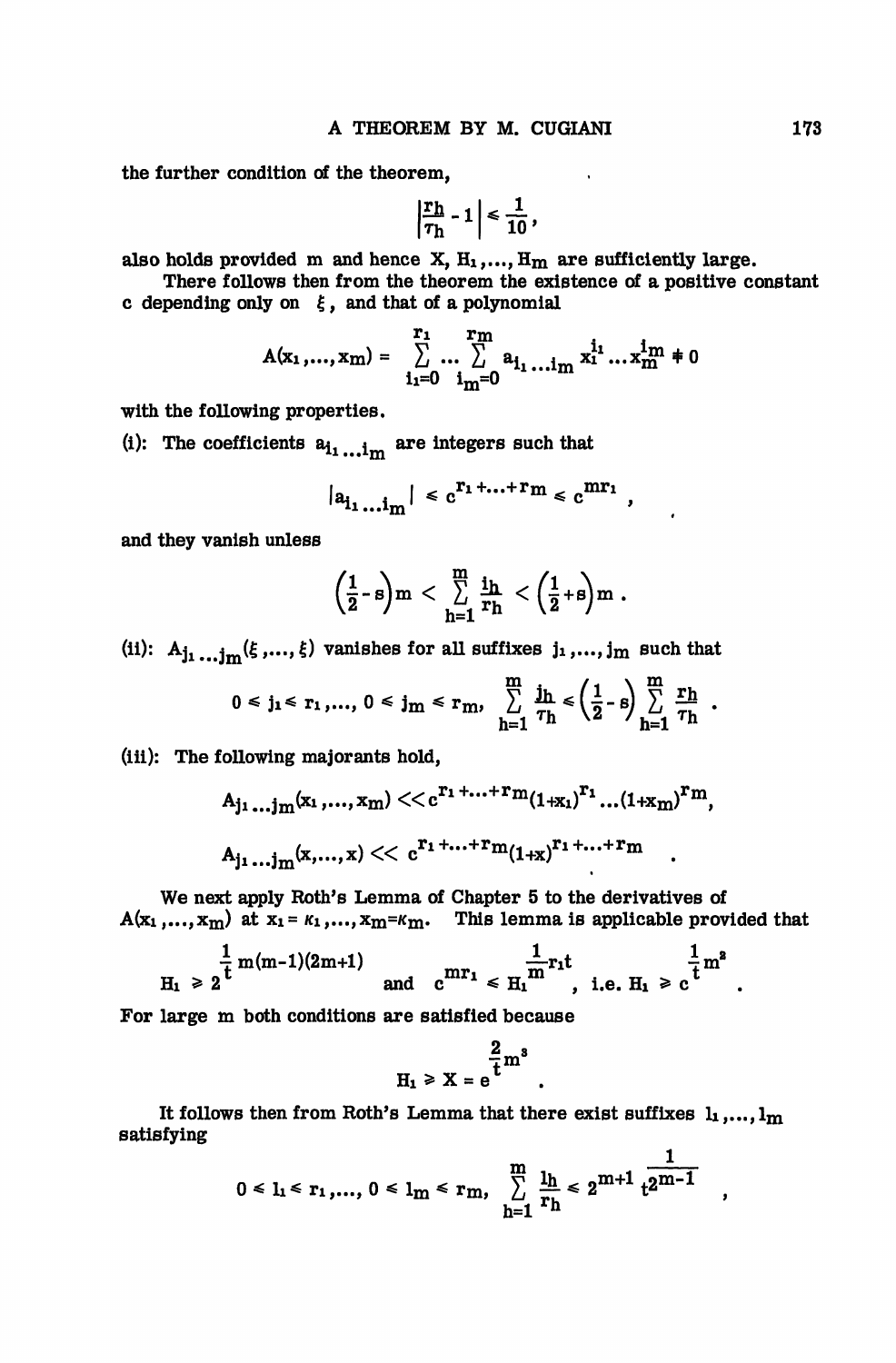for which the rational number

$$
A_{(1)} = A_{1_1} \dots I_m(\kappa_1, \dots, \kappa_m) = A_{1_1} \dots I_m(\frac{P_1}{Q_1}, \dots, \frac{P_m}{Q_m})
$$

×

 $\ddot{\phantom{a}}$ 

fe *distinct from zero.* Put again

$$
\Lambda = \sum_{h=1}^{m} \frac{1_h}{r_h} .
$$

The choice of t implies now that

$$
0 \le \Lambda \le 2^{m+1} \left( e^{-m \cdot 2^{m-1}} \right) \frac{1}{2^{m-1}} = 2 \left( \frac{2}{e} \right)^m \le 1
$$

as soon as m is sufficiently large.

5. From here on the proof runs very similar to that of the case  $d=1$  of the First Approximation Theorem in Chapter 7. The slight change in notation with respect to s (which corresponds to  $\frac{B}{m}$  in the former proof) does not affect the discussion.

Denote by  $c_5$ ,  $c_6$ , and  $c_7$  three further positive constants that depend on  $\xi$ , but not on m. Further let  $J^*$  be the set of all systems of m integers  $(i_1,...,i_m)$  such that

$$
l_1 \leq j_1 \leq r_1, ..., l_m \leq j_m \leq r_m, \sum_{h=1}^{m} \frac{j_h}{\tau_h} > \left(\frac{1}{2} - s\right) \sum_{h=1}^{m} \frac{r_h}{\tau_h}.
$$

Then, just as in §4 of Chapter 7,

$$
A_{(1)} = \sum_{(j)\in J^*} A_{j_1} \dots j_m(\xi, \dots, \xi) {j_1 \choose 1_1} \dots {j_m \choose 1_m} {j_{m-1} \choose {k_1 - \xi}}^{j_1 - 1_1} \dots (k_m - \xi)^{j_m - 1_m},
$$

and here

$$
\sum_{j_1=0}^{r_1} \sum_{j_m=0}^{r_m} |A_{j_1\ldots j_m}(\xi,\ldots,\xi)| \binom{j_1}{l_1}\ldots \binom{j_m}{l_m} \leq c_5^{\text{mr}_1}
$$

Now the  $\tau_h$  were chosen such that

$$
\lambda + \mu + \epsilon(H_{\text{h}}) = (\lambda + \mu) \frac{\mathbf{r}_{\text{h}}}{\tau_{\text{h}}}, \frac{\mathbf{r}_{\text{h}}}{\tau_{\text{h}}} = 1 + \frac{\epsilon(H_{\text{h}})}{\lambda + \mu} \qquad (\text{h} = 1, 2, ..., \text{m}) .
$$

It follows then from the construction of  $H_h$  and  $r_h$  that

$$
\max_{\{j\}\in J^*}|\kappa_1-\xi\,|^{j_1-1_1}\dots|\kappa_{m}-\xi\,|^{j_{m}-1_{m}}\ll c_1{}^{mr_1}\max_{\{j\}\in J^*}\prod_{h=1}^{m}\,H_h^{-(j_h-1_h)\{\lambda+\mu+\varepsilon\,(H_h)\}}\leqslant
$$

(this inequality is continued on the following page)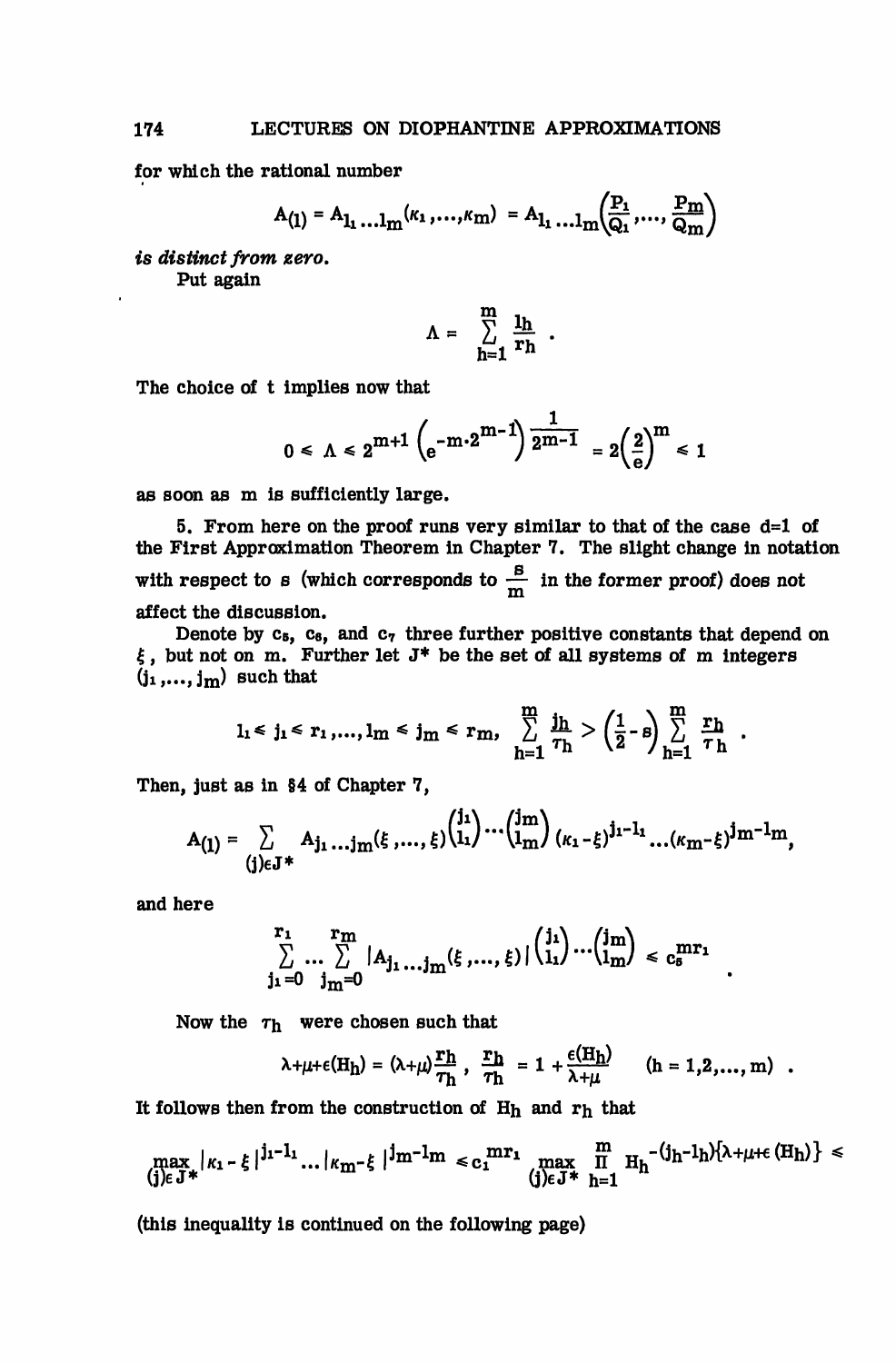$$
\leq c_1^{mr_1} \max_{\left(j\right) \in J^*} \prod_{h=1}^m H_h^{-\left(j_h - l_h\right)\left(\lambda + \mu\right)} \frac{r_h}{\tau_h} \leq
$$
\n
$$
\leq c_1^{mr_1} \max_{\left(j\right) \in J^*} H_1^{-\left(\lambda + \mu\right)r_1} \sum_{h=1}^m \frac{j_h - l_h}{\tau_h} \leq
$$
\n
$$
\leq c_1^{mr_1} H_1^{-\left(\lambda + \mu\right)r_1} \left\{ \left(\frac{1}{2} - s\right) \sum_{h=1}^m \frac{r_h}{\tau_h} - \sum_{h=1}^m \frac{l_h}{\tau_h} \right\}.
$$

Here

 $\ddot{\phantom{0}}$ 

$$
\sum_{h=1}^{m} \frac{r_h}{\tau_h} = \sum_{h=1}^{m} \left( 1 + \frac{\epsilon(H_h)}{\lambda + \mu} \right) = m + \frac{\sigma}{\lambda + \mu} ,
$$

and

$$
\tau_h \geq \frac{9}{10} r_h > \frac{1}{2} r_h , \quad \text{hence} \quad \sum_{h=1}^m \frac{l_h}{\tau_h} \leq 2 \sum_{h=1}^m \frac{l_h}{r_h} = 2 \Lambda .
$$

Therefore

$$
\max_{\{j\} \in J^*} |\kappa_1 - \xi|^{j_1 - l_1} \dots |\kappa_m - \xi|^{j_m - l_m} \le c_1^{mr_1} \ \text{H}_1^{- (\lambda + \mu) r_1 \left\{ \left( \frac{1}{2} - s \right) \left( m + \frac{\sigma}{\lambda + \mu} \right) - 2\Lambda \right\}}
$$

and so, finally,

(4): 
$$
|A_{(1)}| \leq (c_1 c_5)^{mr_1} H_1^{- (\lambda + \mu) r_1} \left\{ \left( \frac{1}{2} - s \right) \left( m + \frac{\sigma}{\lambda + \mu} \right) - 2 \Lambda \right\}
$$

6. We next express again

$$
\mathbf{A}_{(1)} = \frac{\mathbf{N}(1)}{\mathbf{D}(1)}
$$

as the quotient of two integers  $N(j)$ +0 and  $D(j)$ +0 that are relatively prime. The discussion in  $$6-7$  of Chapter 7, specialised for the case d=1, may be repeated without any essential change and leads to the inequalities

$$
|D_{(1)}| \leq c_0^{mr_1} H_1^{(1-\mu)(1+\theta)r_1}\left(\left(\frac{1}{2}+s\right)m-\Lambda\right) + \mu(1+\theta)r_1(m-\Lambda)
$$

and

$$
|N(\underline{1})| \geq c_7^{-mr_1} \ \mathrm{H}_1^{(1-\lambda)r_1}\left\{\left(\frac{1}{2}-s\right)m-\Lambda\right\}.
$$

On dividing these, it follows that

(5): 
$$
|A_{(1)}| \ge (c_6 c_7)^{-mr_1} H_1^{E^*r_1}
$$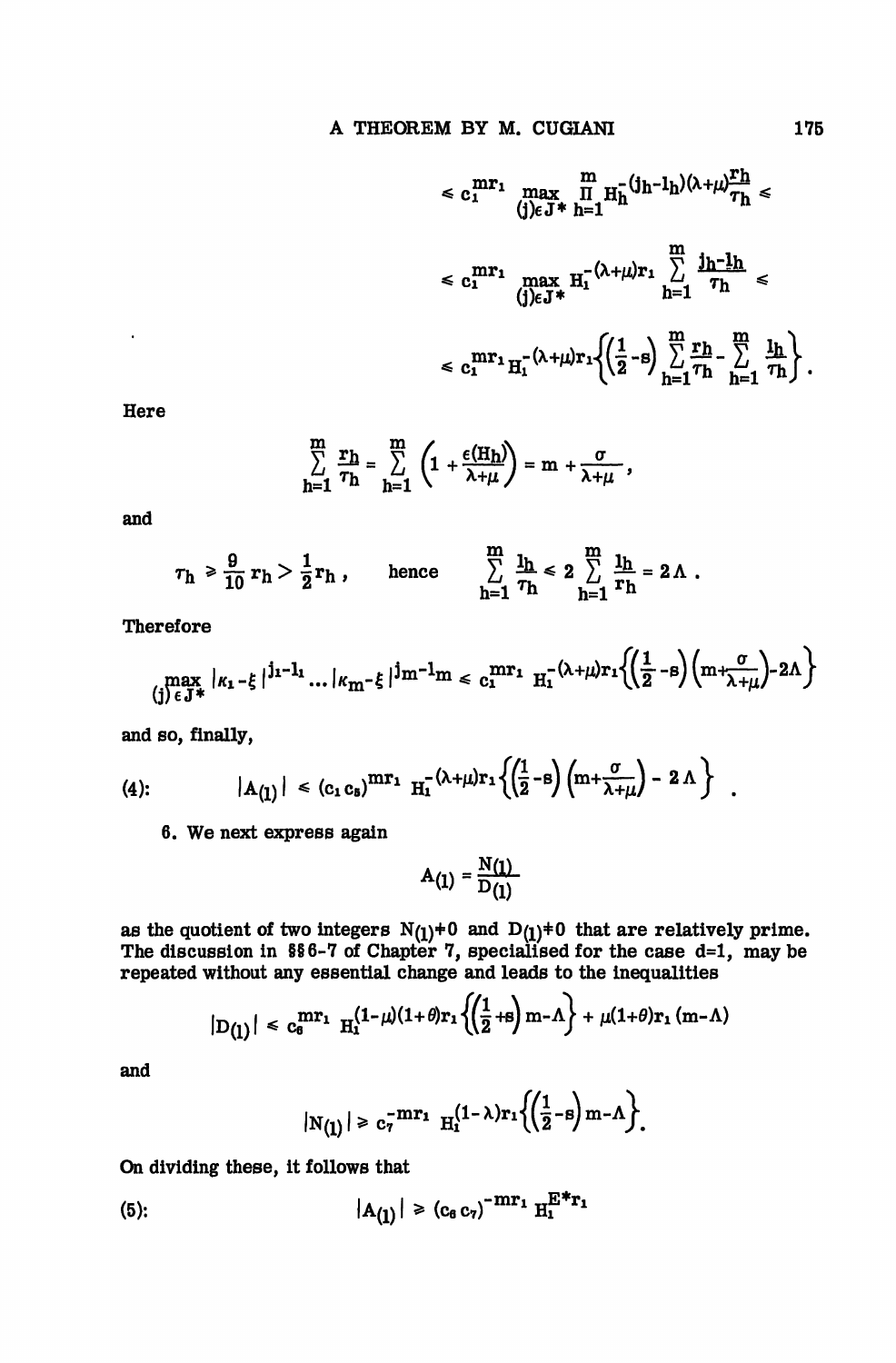where E\* denotes the expression

$$
E^* = (1 - \lambda) \left\{ \left( \frac{1}{2} - s \right) m - \Lambda \right\} - (1 - \mu)(1 + \theta) \left\{ \left( \frac{1}{2} + s \right) m - \Lambda \right\} - \mu(1 + \theta)(m - \Lambda) .
$$

7. We finally combine the upper bound (4) for  $|A_{(1)}|$  with the lower bound (5). Then we obtain the inequality

(6): 
$$
H_1^E \le (c_1 c_5 c_6 c_7)^m
$$
,

where the exponent

$$
E = (\lambda + \mu) \left\{ \left( \frac{1}{2} - s \right) \left( m + \frac{\sigma}{\lambda + \mu} \right) - 2\Lambda \right\} + E^*,
$$

after a trivial simplification, may be written as

$$
E = \left(\frac{1}{2} - \beta\right)\sigma - \left\{2 + \theta(1-\mu)\right\}ms - \frac{1+\mu}{2}\theta m - \left(\lambda + 2\mu - \theta\right)\Lambda.
$$

Now

$$
0\leq \lambda \leq 1, 0\leq \mu \leq 1, s=\frac{a}{\sqrt{m}}, \sigma \geq 5a\sqrt{m}, 0<\theta \leq \frac{1}{m}, 0\leq \Lambda \leq 1,
$$

and hence

$$
E \ge \left(\frac{1}{2} - \frac{a}{\sqrt{m}}\right) \cdot 5a\sqrt{m} - \left(2 + \frac{1}{m}\right)m \cdot \frac{a}{\sqrt{m}} - 1 \cdot \frac{1}{m}m - 3 \times 1 =
$$
  
=  $\frac{1}{2} a\sqrt{m} - \left(5a^2 + \frac{a}{\sqrt{m}} + 1 + 3\right) > \frac{1}{3} a\sqrt{m}$ ,

as soon as m is sufficiently large. Therefore (6) implies that

$$
H_1 \leqslant (c_1 c_5 c_6 c_7)^{\frac{3}{2}} \sqrt{m} ,
$$

contrary to the assumption that

$$
H_1 \ge X = e^{\frac{2}{t}m^3}
$$

when m is sufficiently large. This proves the assertion.

8. It would not be difficult to extend Theorem 1 to the more general case treated in the First Approximation Theorem. There may even be a corresponding analogue of the Second Approximation Theorem; but a proof of such an analogue would perhaps require new ideas.

At present it does not seem possible to replace the function  $\epsilon(H)$  by any much smaller function of H. Such an improvement would require a stronger result on the zeros of polynomials in many variables than Roth's Lemma.

9. Two simple deductions from Theorem 1 have some interest in themselves and may therefore be mentioned here.

Theorem 2: *Let* p *be a prime and* q *an integer such that*

 $p > q \ge 2$ , hence  $(p,q) = 1$ .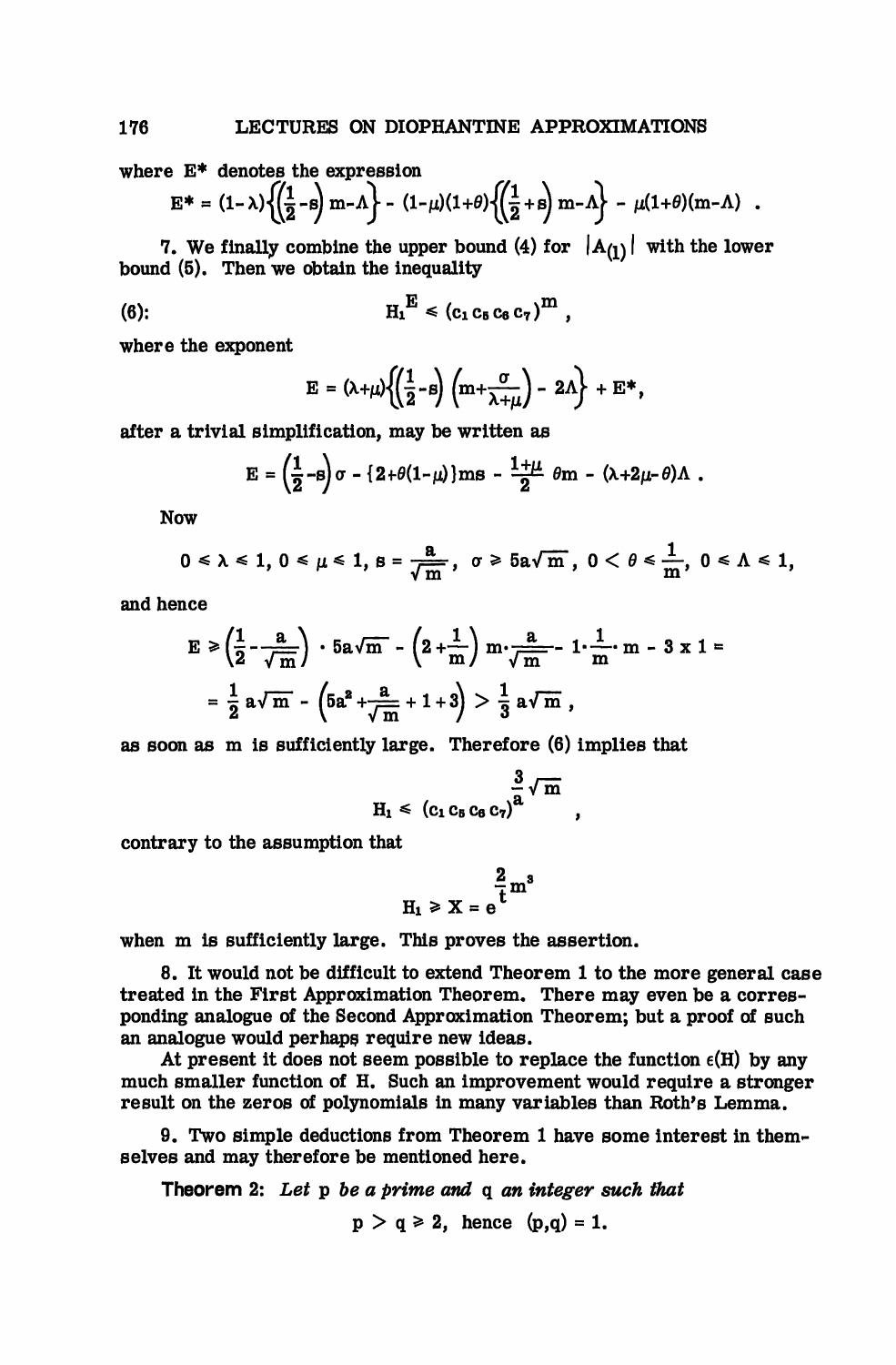Let  $N = {n^{(1)}, n^{(2)}, n^{(3)}, ...}$  *be a strictly increasing sequence of positive integers such that*

$$
\left|\left(\frac{p}{q}\right)^n - g_n\right| \le \exp\left(-\frac{10n\log p}{\sqrt{\log\log n}}\right) \quad \text{if} \quad n \in \mathbb{N},
$$
\nwhere  $g_n$  is the integer nearest to  $\left(\frac{p}{q}\right)^n$ . Then\n
$$
\lim_{k \to \infty} \sup_{n \in \mathbb{N}} \frac{n^{(k+1)}}{n^{(k)}} = \infty.
$$

Proof: For every positive integer n put

$$
P_n = \frac{p^n}{d_n}
$$
,  $Q_n = \frac{g_n}{d_n} \cdot q^n$ 

where

$$
d_n = (p^n, g_n q^n) = (p^n, g_n).
$$

Both  $d_n$  and  $P_n$  are powers of p;  $Q_n$  is divisible by  $q^n$  so that

$$
n \leqslant \frac{\log Q_n}{\log q} \quad ,
$$

and it is obvious from

$$
\left|\left(\frac{p}{q}\right)^{n} - g_{n}\right| \leq \frac{1}{2}
$$

that

$$
\lim_{n\to\infty}\frac{P_n}{Q_n}=1.
$$

It follows that there are three positive constants  $\gamma_1$ ,  $\gamma_2$ , and  $\gamma_3$  such that

$$
0 < Q_n \leq \gamma_1 P_n \leq \gamma_1 p^n \qquad \text{and hence} \qquad n \geq \frac{\log Q_n - \log \gamma_1}{\log p} \quad ,
$$

and

$$
|Q_n|_q \leq q^{-n} \leq \gamma_2 Q_n^{\mu-1}, \ 0 < g_n^{-1} \leq \gamma_3 Q_n^{-\mu}
$$

where

$$
\mu = \frac{\log \binom{p}{q}}{\log p} \ , \quad 1-\mu = \frac{\log q}{\log p} \ .
$$

Here the upper bound for  $g_n^{-1}$  is a consequence of the asymptotic relation

 $g_n \sim \left(\frac{p}{q}\right)^n$ .

The lower bound for n in terms of  $Q_n$  implies that for all sufficiently large n,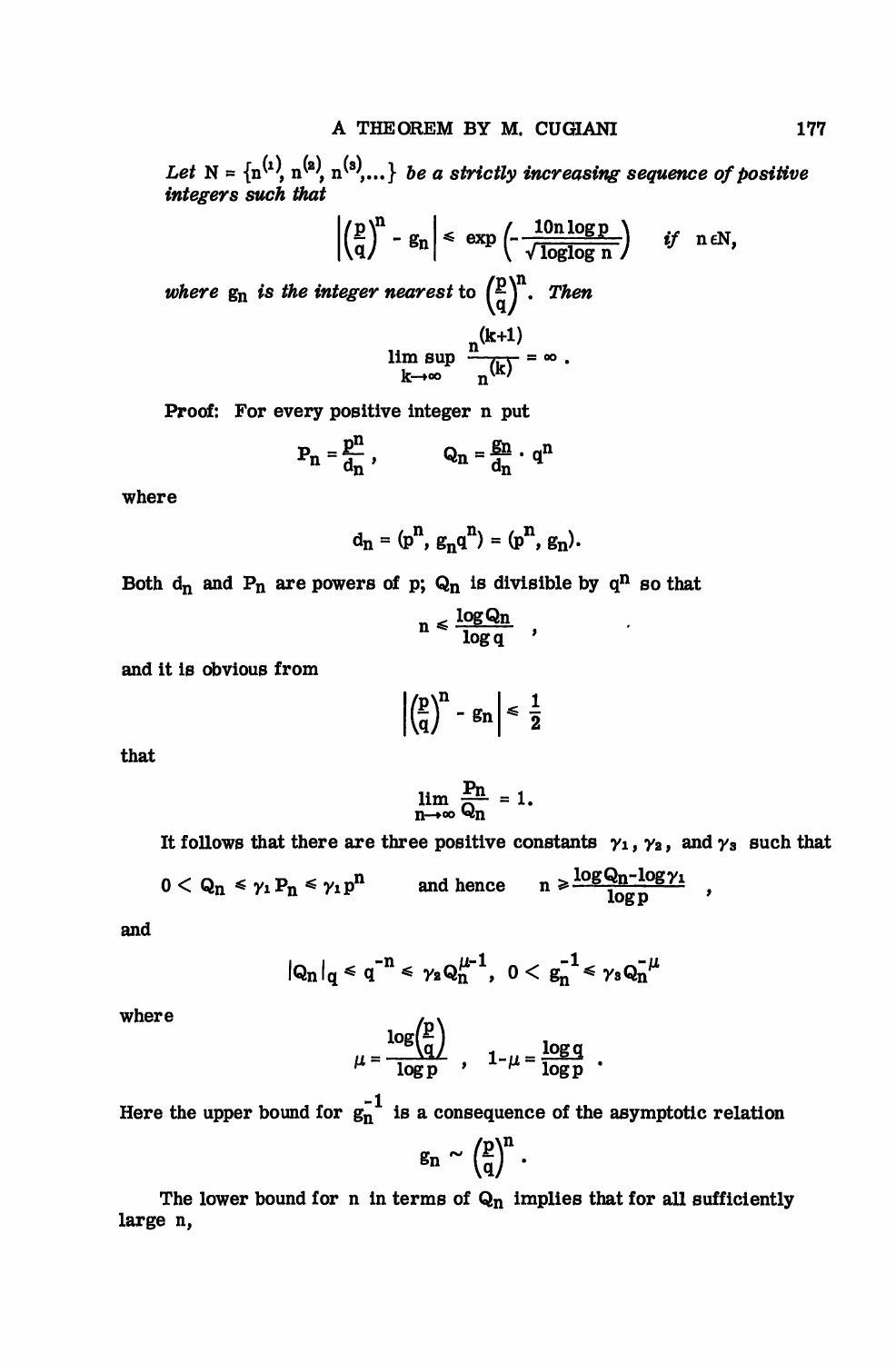$$
\frac{10 \text{ n log } p}{\sqrt{\text{loglog } n}} \geq \frac{9 \text{ log } Q_n}{\sqrt{\text{logloglog } Q_n}}.
$$

From now on let  $n \in N$ . By the hypothesis,

$$
\left|\frac{P_n}{Q_n} - 1\right| = \frac{1}{g_n} \left| \left(\frac{p}{q}\right)^n - g_n \right| \le \frac{1}{g_n} \exp\left(-\frac{10 n \log p}{\sqrt{\log \log n}}\right) \le
$$

$$
\le \gamma_3 Q_n^{-\mu - 9} (\log \log \log Q_n)^{-\frac{1}{2}}
$$

We apply now Theorem 1, with

$$
\xi = 1, \ f = 1, \ \lambda = 0, \ \mu = \frac{\log \binom{p}{q}}{\log p}, \ g' = p, \ g'' = q, \ \kappa^{(k)} = \frac{P_n(k)}{Q_n(k)}
$$

 $\mathbf{z}$  and  $\mathbf{z}$ 

Since

$$
5\sqrt{\log(4f)} = 5\sqrt{\log 4} < 9,
$$

 $\overline{\phantom{a}}$ 

the theorem gives

$$
\limsup_{k\to\infty}\frac{\log Q_n^{(k+1)}}{\log Q_n(k)}=\infty,
$$

and from this, by

$$
\frac{\log Q_n - \log \gamma_1}{\log p} \leq n \leq \frac{\log Q_n}{\log q} \ ,
$$

the assertion follows at once.

10. As a second application we construct a class of trancendental numbers which, in general, are not Liouville numbers.

Theorem 3: Let  $g \ge 2$  be a fixed integer,  $\theta$  a constant such that  $0 < \theta < 1$ ,  $\{\omega_{\bf n}\}\$ an increasing infinite sequence of positive numbers tend*ing to infinity,*  $\{v_n\}$  a strictly increasing infinite sequence of positive *integers satisfying*

$$
\nu_1 \ge 3
$$
,  $\nu_{n+1} \ge \nu_n$   $1 + \left( \frac{\omega_n}{\sqrt{\log \log \nu_n}} \right)$   $(n = 1, 2, 3, ...),$ 

*and* {an} *an infinite sequence of positive integers prime to* g *such that*  $\sim$ 

$$
a_{n+1} \leq g^{\theta(\nu_{n+1} - \nu_n)} \qquad (n = 1, 2, 3, ...).
$$

**Then the real number** 

$$
\xi = \sum_{n=1}^{\infty} a_n g^{-\nu_n}
$$

*transcendental.*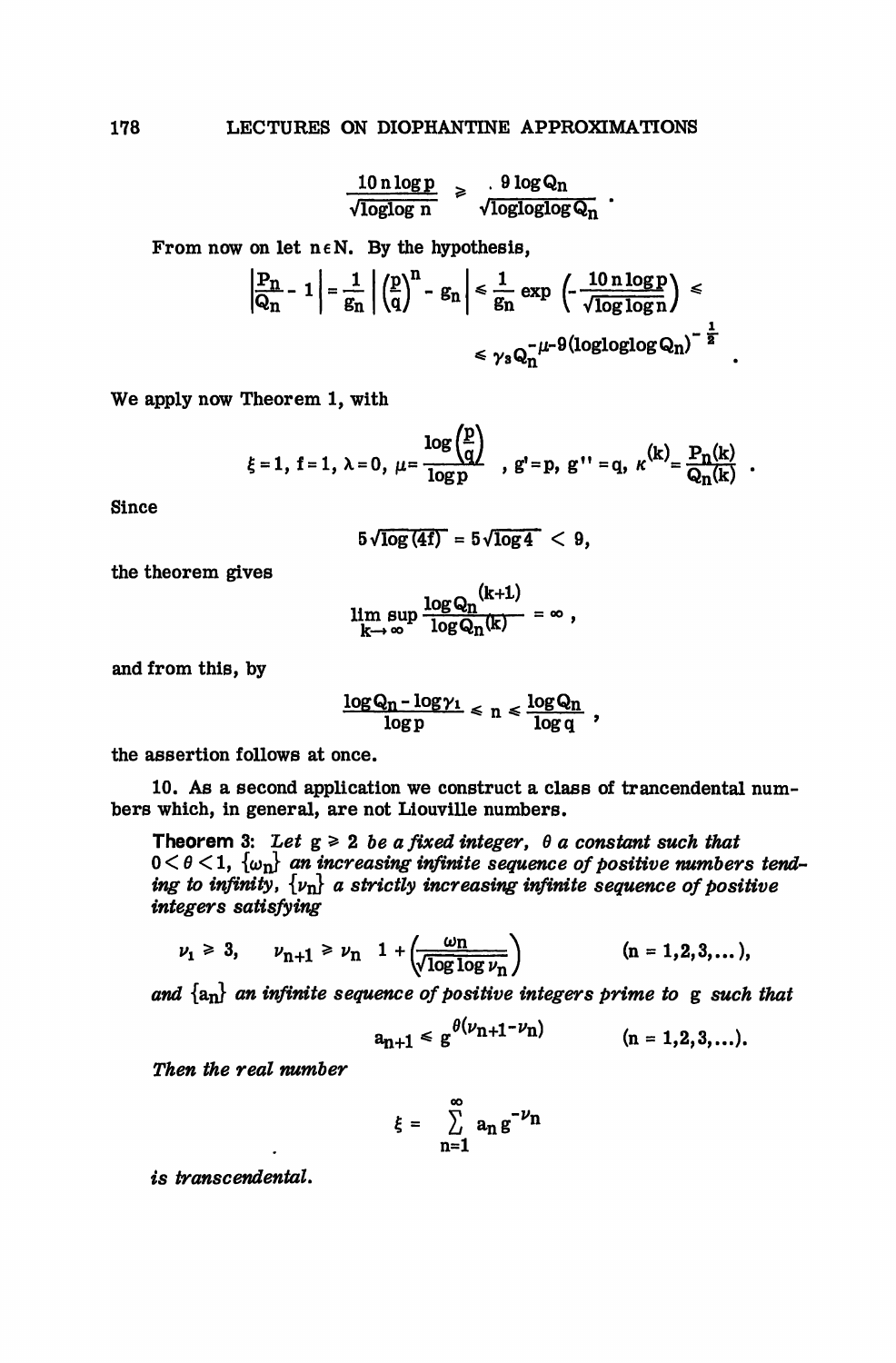Proof: Put

$$
P_N = g^{\nu N} \sum_{n=1}^N a_n g^{-\nu n}, \quad Q_N = g^{\nu N}, \quad R_N = \sum_{n=N+1}^{\infty} a_n g^{-\nu n},
$$

so that

$$
\xi - \frac{P_N}{Q_N} = R_N > 0.
$$

The integers  $P_N$  and  $Q_N$  are relatively prime because

$$
P_N = a_N + \sum_{n=1}^{N-1} a_n g^{\nu_N - \nu_n} \equiv a_N \pmod{g}
$$

is prime to g.

From the hypothesis,

$$
a_{n+1}g^{-\nu_{n+1}} \leq g^{\theta(\nu_{n+1}-\nu_n)-\nu_{n+1}} = g^{-\{(1-\theta)\nu_{n+1}+\theta\nu_n\}}
$$

and

$$
(1-\theta)\nu_{n+1} + \theta \nu_n \ge (1-\theta)\nu_n \left(1 + \frac{\omega_n}{\sqrt{\log \log \nu_n}}\right) + \theta \nu_n = \nu_n \left(1 + \frac{(1-\theta)\omega_n}{\sqrt{\log \log \nu_n}}\right).
$$

Let now N be sufficiently large. Since  $\omega_{n}$  increases to infinity with n, it is obvious that

$$
\nu_{\rm n} \, \frac{(1-\theta) \, \omega_{\rm n}}{\sqrt{\log \log \nu_{\rm n}}}
$$

is an increasing function of n for  $n \ge N$ . Therefore

$$
0 < R_N = \sum_{n=N}^{\infty} a_{n+1} g^{-\nu_{n+1}} \leq \sum_{n=N}^{\infty} g^{-\nu_n} \left( 1 + \frac{(1-\theta)\omega_n}{\sqrt{\log\log\nu_n}} \right) \leq
$$
\n
$$
\leq \sum_{n=N}^{\infty} g^{-\nu_n - \nu_N} \frac{(1-\theta)\omega_N}{\sqrt{\log\log\nu_n}} \leq
$$
\n
$$
\leq g^{-\nu_N} \left( 1 + \frac{(1-\theta)\omega_N}{\sqrt{\log\log\nu_N}} \right) \sum_{n=N}^{\infty} g^{-(\nu_n - \nu_N)}.
$$

Further

$$
\sum_{n=N}^{\infty} g^{-(\nu_n - \nu_N)} \leq \sum_{n=N}^{\infty} g^{-(n-N)} = \frac{1}{1 - g^{-1}} \leq 2
$$

because the integers  $\nu_n$  are strictly increasing with n. Hence